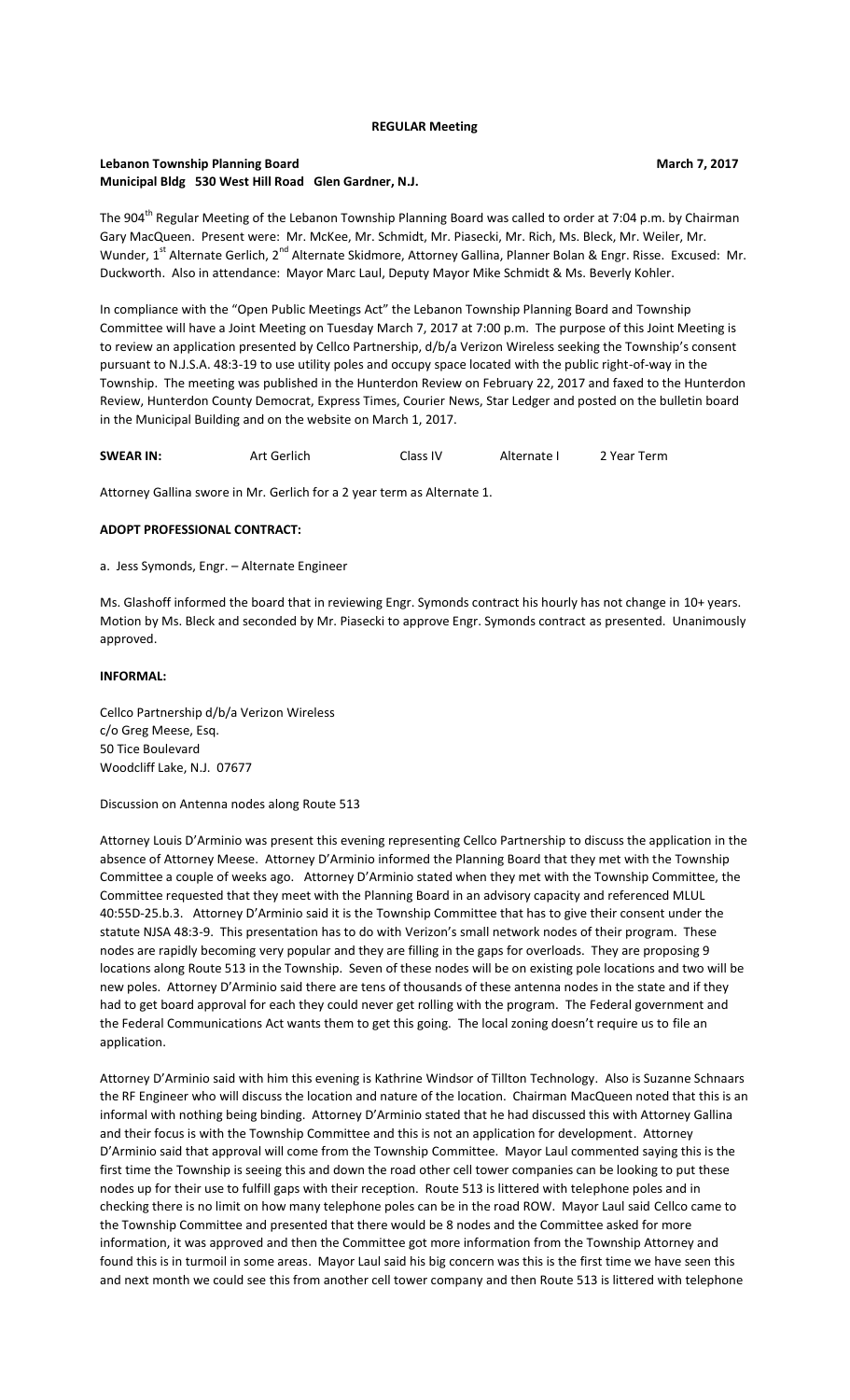## **Lebanon Township Planning Board March 7, 2017 Page 2**

poles. Apparently there is nothing to say how many telephone poles can be in the ROW. Mayor Laul went on to say from the county's perception there could be nodes every 10'. The Committee also expressed concern that these transformers could be at ground level or at a reasonable level on the poles and with all these concerns the Committee decided to have Cellco come to the Planning Board to make them aware of what is going on and to see what we should be looking at and for the future so it doesn't become an eyesore. Chairman MacQueen thanked the Mayor for his comments.

At this time, Ms. Windsor was sworn in. Ms. Windsor had handouts for the Planning Board and Township Committee that she distributed at this time. Ms. Windsor referred to page three of the handouts and said this is our typical no frills installation. Ms. Windsor stated the nodes will be mounted on existing or new poles. Because of the many restrictions on poles they may need to install some new poles. The nodes will be placed in specific areas where needed. Planner Bolan asked Ms. Windsor if they have talked to the Hunterdon County Engineers office since these nodes will be on a County Road. Ms. Windsor said no. They will be contacting the County Freeholders for approval.

Ms. Windsor stated when they use JCP&L poles, they have to put everything on the ground because JCP&L does not want anything on their poles. On exhibit 11 it shows how everything will look when using a JCP&L pole. Ms. Windsor noted that any poles they install will match existing poles so nothing will be out of place. They will keep the street scape the same with everything being uniformed. Ms. Windsor asked if the board had any questions at this time. Chairman MacQueen said you refer to JCP&L poles but what about telephone poles since most of the poles are telephone poles. Most of the telephone poles are owned by the telephone company vs JCP&L. Board Member Schmidt said that was his question, what is the breakdown of the poles and who owns them. Seven of the poles are JCP&L, there are actually 8 poles and one needs to be replaced. There will be two new poles and they will be owned by Verizon. Attorney D'Arminio said they have agreements with all the providers. They review the areas that need service and start with the ones with the greatest need for coverage. Mr. Piasecki said that the reason for all these questions because of the difference between page 3 and 11. During the discussion, Planner Bolan noted that 6 of the 9 of the boxes will be ground mounted. Mr. McKee said he spoke to the area manager at JCP&L and he was informed that JCP&L encourages co-locations vs new poles and they would decide which poles you could use. Mr. McKee said he also followed up with their distribution tech and she confirmed with what the area manager said. It seems that JCP&L has some kind of control over where these nodes can go and on which poles. Mr. McKee said his concern is with the two new poles which are additional poles that will be in the ROW that they plan on using. Mr. McKee noted the agreement with the County is site specific and you included an agreement that you have with Tewksbury not Lebanon Township. If there is a site change have you discussed it with the County Engineer regarding these poles. Ms. Windsor said no, not with these. They have worked with the County on other locations, but not with these locations. Mr. McKee asked if the County has approved the location of the poles for Lebanon Township. Ms. Windsor said not site specific, but we do have a working relationship with the County. Ms. Windsor said they are still in the process of doing the site drawings. When Attorney D'Arminio referred to co-locations, Mr. McKee stated that our ordinance clearly states that we encourage co-locations. Ms. Windsor said these are co-locatable structures.

Chairman MacQueen said these nodes are shown coming from Califon towards the High School with the proposed nodes, going towards Long Valley & Fairmount where are the nearest ones that are already setup and running. Board Member Schmidt said when this all started with the cell towers, they were along the highways and they were being installed on county roads within the Township. Will these nodes be going on Township Roads also, or just County Roads. Board Member Schmidt said, earlier Ms. Windsor referred to disasters and when Hurricane Irene hit, this Township was without power for weeks and do you see this expanding out throughout the Township. Ms. Windsor said that the RF Engineer would be the one to address that question. Ms. Windsor said for now, we are just focusing on these 9 nodes along Route 513. Mayor Laul said node 21 is smack in the middle of a cell tower right in the center of this whole thing. Deputy Mayor Schmidt stated that in the first presentation you gave the Township Committee regarding the pole mounting equipment and now you are talking about 6 out of the 9 being ground based. And now this evening you are telling us they will all be can antennas but on the materials that were sent over to us it showing the 5 sites in Tewksbury on Route 512. Their diagram shows an antenna but it's not to scale and you can't tell whether it is 12' or 20' pole and wanted to know what antennas we will have here. Ms. Windsor said at the time they came before the Township Committee they did not have site specific information. Planner Bolan noted on page 10 you have notes 10-25 and what you submitted you have 1-9, is 17 one and 25 nine on one sheet. At this time board discussed this amongst themselves. At the conclusion of Ms. Windsor's testimony, the RF Engineer Suzanne Schnaars was sworn to give testimony.

Ms. Schnaars gave a presentation to the board. Engineers. Schnaars stated that there is a lack of coverage along Route 513. Because of the lack of coverage there are dropped calls, slow data speeds. Ms. Schnaars said they look for existing structures and to have RF near the users and using existing telephones poles helps with covering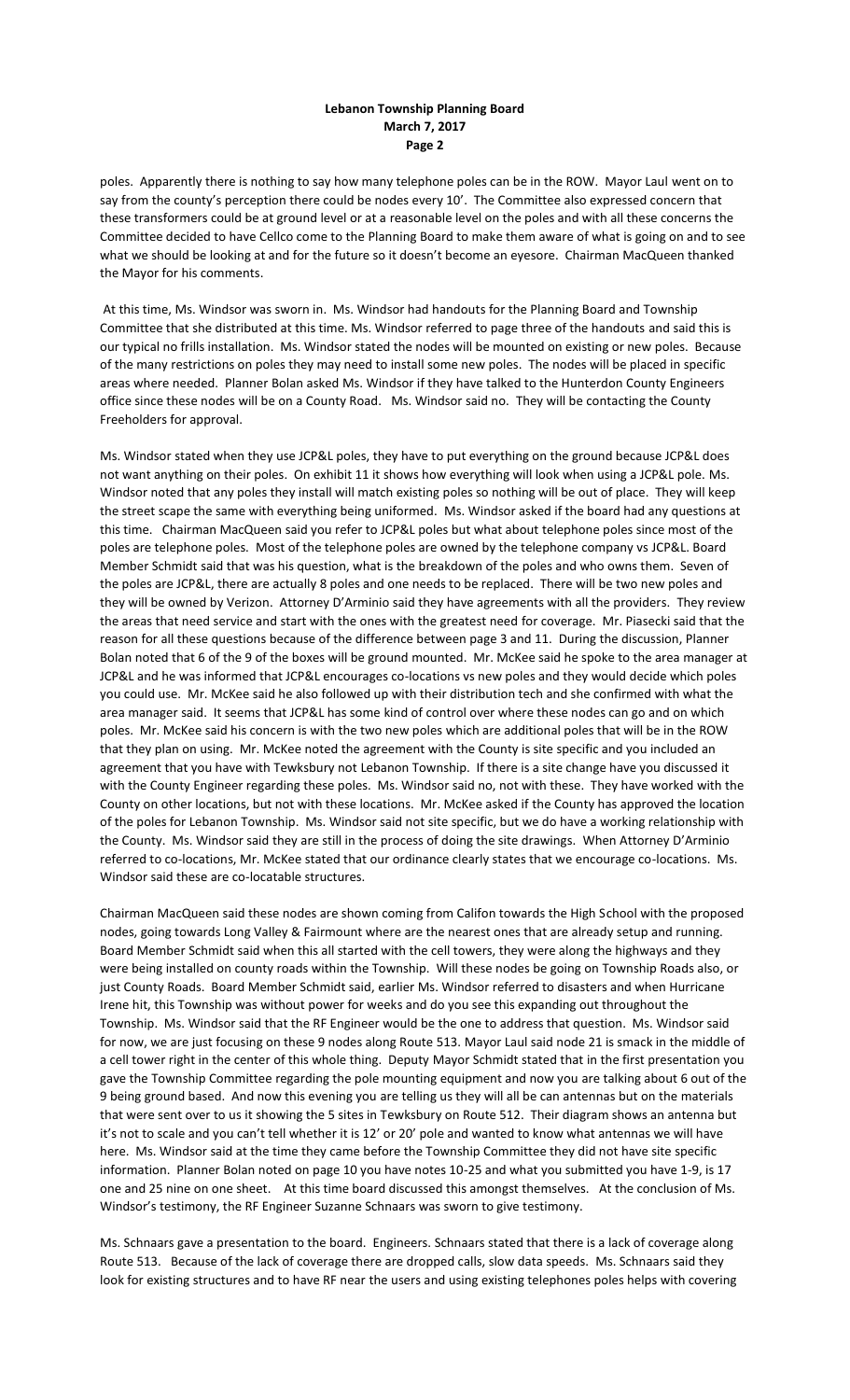# **Lebanon Township Planning Board March 7, 2017 Page 3**

the gaps. Mayor Laul said there is a macro at node 21 and is owned by Cingular & AT&T and was able to have 4 colocators on it and why can't you utilize existing. Engineer Schnaars explained to the board why they can't use existing co-locators of other users. It can cause interference and other problems. Chairman MacQueen noted that Route 513 is a major road thru the Township along with the fact of the High School is also on that route. Along with all the people who travel Route 513, the high school is a very heavy user. High School students are among the highest users and trying to keep up with this usage, it makes for a greater demand per Engineer Schnaars. Also, they have a lot of complaints because of the lack of coverage, they need to address those areas. Chairman MacQueen asked how long will it be before all the cell towers will become obsolete. Engineer Schnaars said when you get out into areas like Lebanon & Tewksbury these nodes will fill in the gaps. Engineer Schnaars said there are a lot of variables that come into play when deciding where to put these nodes. Chairman MacQueen reminded Engineer Schnaars of all the dead areas here in the Township where there is absolutely no service at all and wanted to know if they would be addressing those areas or only along major road areas. Engineer Schnaars said as the need up in those areas are known then they will address them. Chairman MacQueen said there are roads where there is no reception at all. Engineer Schnaars said as the need presents itself then they will look at how to address it and resolve the problem.

Mr. McKee asked if we could see a copy of the resolution with Tewksbury Township. Engineer Schnaars said yes. Chairman MacQueen said when there are complaints the County won't hear them but the Township will. Mayor Laul said there are 3 of these nodes that are questionable. Mayor Laul said the ones in question are 17/18 & 22. Planner Bolan said 22 is next to the gas station. Mayor Laul said it depends on where they are located, it could end up next to a residence, so it is questionable. Deputy Mayor Schmidt asked if it is going to cost us engineering studies pole by pole do the tax payers pay for the engineering study or how does that work. Attorney D'Arminio said they will submit escrow money to coverage the cost. Ms. Glashoff said that they have provided Escrow. Attorney D'Arminio said if more is needed they will provide more escrow to cover any costs. Mr. Skidmore stated that there is poor coverage all over the Township and asked how they selected this particular area. Engineer Schnaars said they look at traffic and also the High School. It was a combination of the two along a very busy county road. Mr. Skidmore asked how long will it take for all this to be up and running. Engineer Schnaars said it could take a few weeks or a month or two. Mr. Skidmore asked if they will be turned on individually or as a system. Ms. Windsor said individually. Mayor Laul said that the Hickory Run Bridge will be out and Route 513 will be closed from the last day of school until just before school reopens. The Hickory Run Bridge will be torn down and totally replaced.

Deputy Mayor Schmidt said node 23 will probably have the most traffic over time since it is right by the High School and said that one will have the most growth and traffic over time. Deputy Mayor Schmidt said a year from now if you have to double the capacity asked is this hardware expandable or would you have to put more antennas up or ground units. Engineer Schnaars said the ground units that are proposed now they could use remote radio heads. Planner Bolan asked what the spacing is between nodes. Engineer Schnaars said about 500' in either direction. Mr. Rich said he was under the impression that all these poles would eventually be replaced with satellites. Engineer Schnaars said she was not qualified to speak on something that far in advance. Chairman MacQueen asked if anyone else on the board had any questions. Chairman MacQueen asked Ms. Glashoff when was the first cell tower before either board. Ms. Glashoff said early to mid-nineties. Chairman MacQueen said what is being proposed is less intrusive then having more cell towers.

Attorney D'Arminio thanked the board for their input. Chairman MacQueen asked Mayor Laul if he felt that the Committee's questions have been answered. Mayor Laul said as long as the Board is satisfied with all the answers to the questions. The response was yes.

### **ITEMS FOR DISCUSSION:**

### a. **Any updates on Affordable Housing – Planner Bolan**

Planner Bolan said the temporary immunity was extended to August 31, 2017. This is to give the municipalities time to talk settlement with FSHC. Planner Bolan said the trial in Mercer County has been going on for 15 days and the 5 towns involved are spending up to \$3,000.00 per day and it is expected to go on through May. Planner Bolan said that Judge Miller will extend the time again if it is needed to insure settlement.

### b. **Ltr. From Community Options, Inc. re: affordable housing**

Planner Bolan said that this is something to keep in mind especially if we have a very low number for our obligation. Planner Bolan said it is a well thought of group.